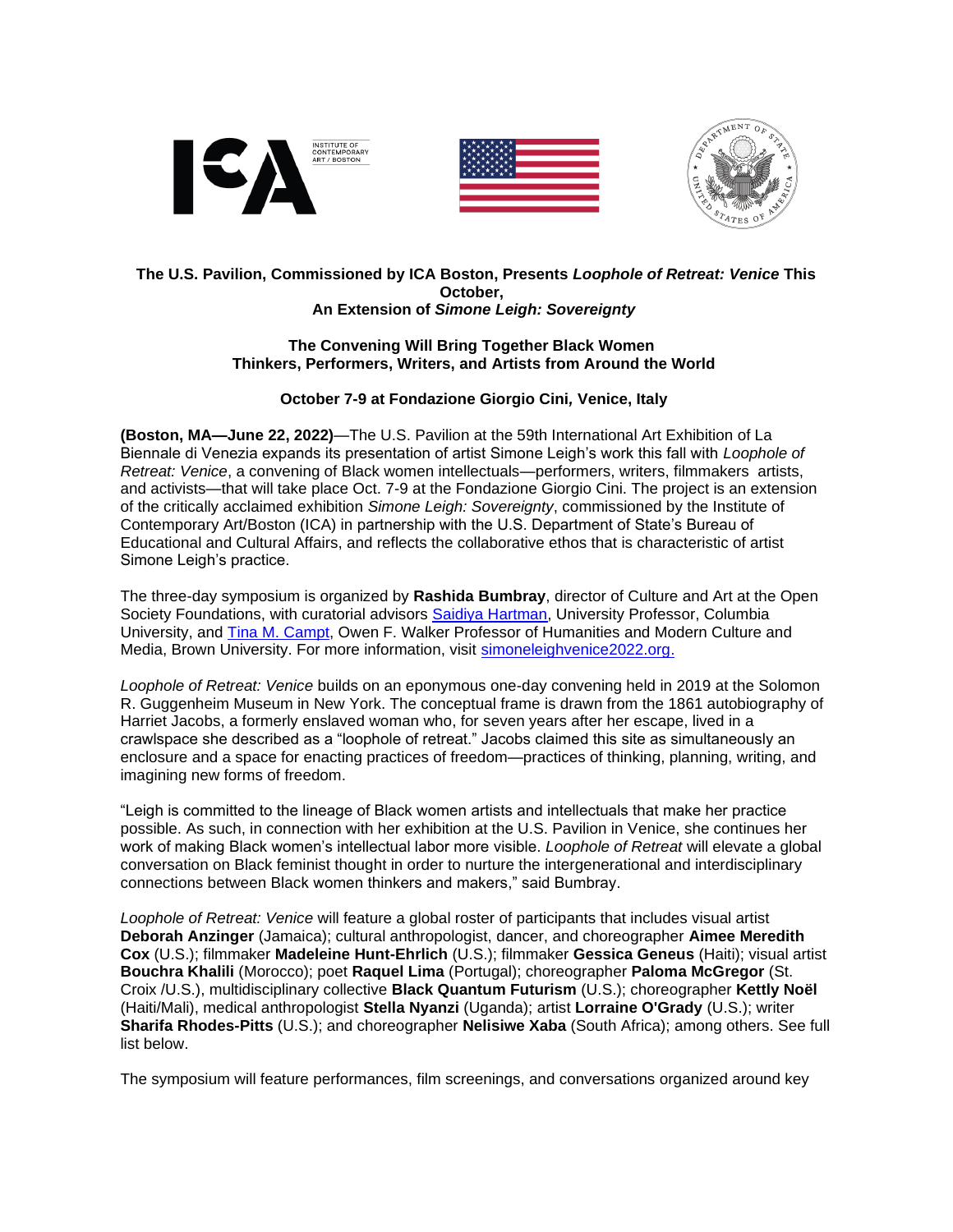directives, including:

*Maroonage:* Maroons refer to the people who escaped slavery and created independent communities on the outskirts of enslaved communities. The maroonage directive is informed by the artist Deborah Anzinger's explorations of fugitivity and resistance in Jamaica's Cockpit Country, which is a site of historical refuge and resistance for Maroons.

*Manual:* This directive is inspired by the *Manual for General Housework* from Saidiya Hartman's *Wayward Lives, Beautiful Experiments: Intimate Histories of Social Upheaval*.

*Magical Realism:* Magically real forms are the music, literature, and movement languages developed by Black people in the New World as a result of the catastrophes of colonialism and the middle passage.

*Medicine:* This directive is inspired by how we cope with the natural and supernatural world around us. It draws on our approaches to diverse ailments; physical, spiritual, natural, and supernatural. For this gathering, we consider the work of root and leaf doctors, traditional healers and conjurors of the rural Black American South and the global South.

*Sovereignty:* The title of the U.S. Pavilion exhibition, *Sovereignty*, speaks to notions of selfdetermination, self-governance and independence for both the intellectual and the collaborative.

#### **Participants:**

| Aimee Meredith Cox            |
|-------------------------------|
| Annette Lane Harrison Richter |
| <b>Aracelis Girmay</b>        |
| Autumn Knight                 |
| Ayana Evans                   |
| <b>Black Quantum Futurism</b> |
| Bouchra Khalili               |
| Canisia Lubrin                |
| Cecily Bumbray                |
| <b>Christina Sharpe</b>       |
| Daniella Rose King            |
| Deborah Anzinger              |
| Denise Ferreira da Silva      |
| Diane Sousa da Silva Lima     |
| Dionne Brand                  |
| dream hampton                 |
| Firelei Baez                  |
| Françoise Vergès              |
| <b>Gail Lewis</b>             |
| Gessica Geneus                |
| Gloria Wekker                 |

Grada Kilomba Holly Bass Ja'Tovia Gary Janaína Oliveira Javiela Evangelista Jessica Lynne Kettly Noël Las Nietas de Nonó Legacy Russell Leslie Hewitt Lisa Marie Simmons Lorraine O'Grady Maaza Mengiste Mabel O. Wilson Maboula Soumahoro Madeleine Hunt-Ehrlich Mistura Allison Negarra A. Kudumu Nelisiwe Xaba Nomaduma Masilela Nontsikelelo Mutiti

Nora Chipaumire Okwui Okpokwasili Olumide Popoola Oluremi Onabanjo Paloma McGregor Phoebe Boswell Raquel Lima Rizvana Bradley Robin Coste Lewis Saidiya Hartman Sandra Jackson Dumont Senam Okudzeto Sharifa Rhodes-Pitts Stella Nyanzi Tarana Burke Tina Campt Tsedaye Makonnen Zakiyyah Iman Jackson Zara Julius

#### **ABOUT THE ORGANIZERS**

**Simone Leigh** (b. 1967, Chicago, IL) has created an expansive body of work in sculpture, video, and performance, over the past two decades, that centers Black femme interiority. Inflected by Black feminist theory, Leigh's practice intervenes imaginatively to fill gaps in the historical record by proposing new hybridities. Leigh's sculptural works join forms derived from vernacular architecture and the female body, rendering them via materials and processes associated with the artistic traditions of Africa and the African diaspora. The collaborative ethos that characterizes Leigh's videos and public programs pays homage to a long history of Black female collectivity, communality, and care. In 2019, Leigh was the first artist commissioned for the High Line Plinth, New York. Recent exhibitions include *The Hugo Boss Prize 2018: Simone Leigh*, *Loophole of Retreat* at the Solomon R. Guggenheim Museum, New York (2019); the 2019 Whitney Biennial; *Trigger: Gender as a Tool and a Weapon*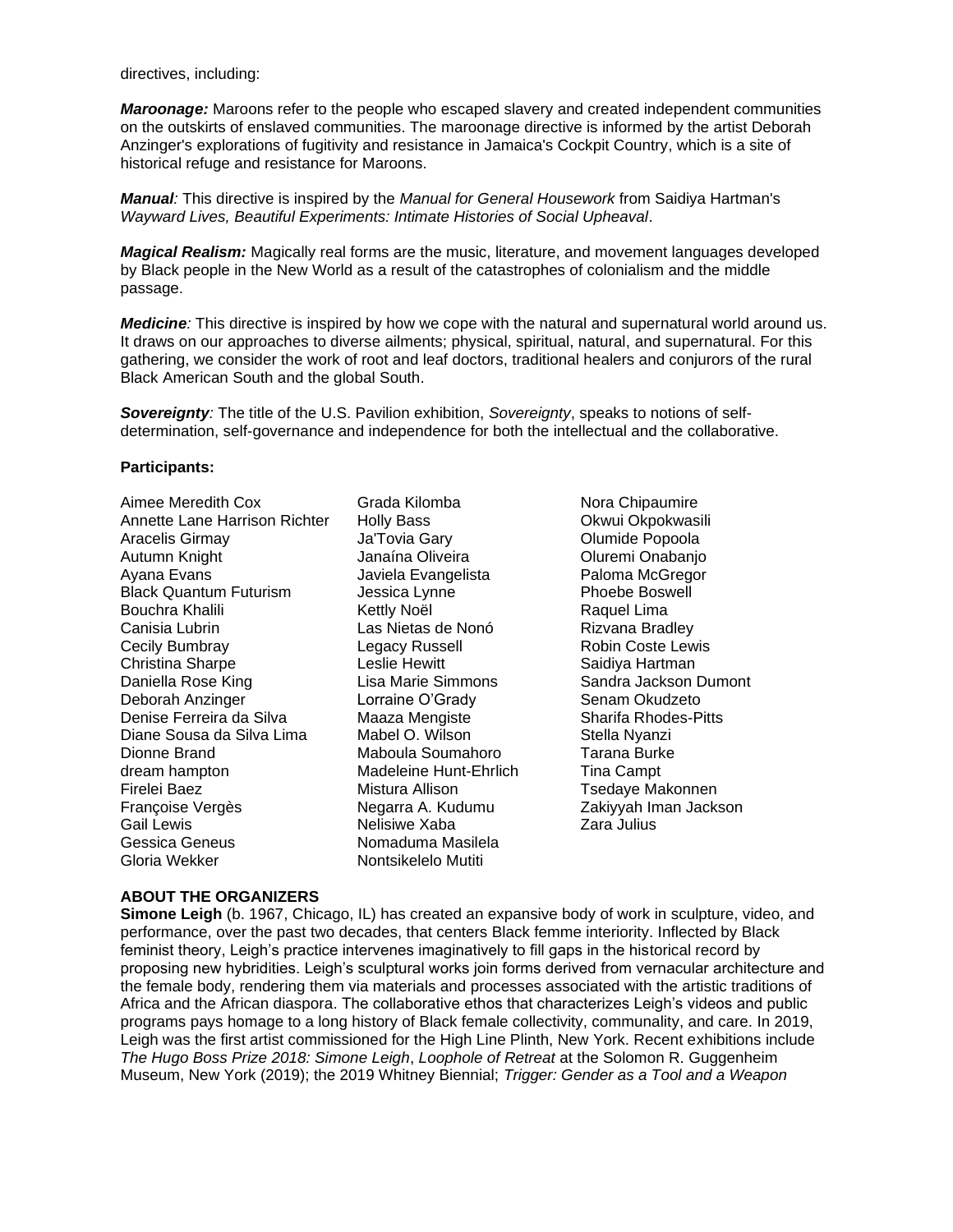(2017) at the New Museum of Contemporary Art, New York; *Psychic Friends Network* (2016) at Tate Exchange, Tate Modern, London; Hammer Projects: *Simone Leigh* (2016–17) at the Hammer Museum, Los Angeles; *inHarlem: Simone Leigh* (2016–17), a public installation presented by The Studio Museum in Harlem at Marcus Garvey Park, New York; *The Waiting Room* (2016) at the New Museum of Contemporary Art, New York; and *Free People's Medical Clinic* (2014), a project commissioned by Creative Time. Leigh's work is in the collections of the Whitney Museum of American Art, New York; the Solomon R. Guggenheim Museum, New York; the Art Institute of Chicago; Cleveland Museum of Art; Hammer Museum, Los Angeles; and the ICA/Boston, among others.

The works that comprise Leigh's exhibition for the U.S. Pavilion will be featured in her first museum survey exhibition at the ICA in 2023, which will subsequently tour to the Hirshhorn Museum and Sculpture Garden in Washington, D.C. (Fall/Winter 2023/24), and a joint presentation at the Los Angeles County Museum of Art (LACMA) and California African American Museum (CAAM) in Spring/Summer 2024 in Los Angeles, CA. The exhibition will be accompanied by the first comprehensive monograph dedicated to Leigh's work.

**Rashida Bumbray** is director of Culture and Art, the Open Society Foundations' program dedicated to advancing diverse artistic practices and strengthening locally led cultural spaces around the world. Since joining the Open Society Foundations in 2015, Bumbray has launched and overseen many new grantmaking initiatives in global contexts including the Global Initiative for the Restitution of African Cultural Heritage, the Soros Arts Fellowship and the OSF Arts Forum on Art, Public Space and Closing Societies. With colleagues from Haiti's FOKAL, she helped to inaugurate a new Caribbean cultural foundation, and in collaboration with Open Society-US, she established the Alternative Monuments Initiative. Bumbray began her curatorial career in 2001 at the Studio Museum in Harlem, New York, where she coordinated major exhibitions including *Frequency* (2005) and *Freestyle* (2001). As associate curator at The Kitchen, New York, Bumbray organized critically acclaimed exhibitions and commissions including Simone Leigh's solo exhibition *You Don't Know Where Her Mouth Has Been* (2012), among many others. She was guest curator of Creative Time's public art exhibition Funk, God, Jazz and Medicine: Black Radical Brooklyn in 2014, which included Leigh's Free Peoples' Medical Clinic. Bumbray is also an accomplished choreographer whose practice draws from traditional African American vernacular and folk forms. Her performances have been presented by Tate Modern, London; the New Museum, the Metropolitan Museum of Art, Harlem Stage, and SummerStage, all in New York; and Project Row Houses, Houston.

### **ABOUT** *SIMONE LEIGH: SOVEREIGNTY*

*Simone Leigh: Sovereignty* features a new body of work made for the United States Pavilion at the Biennale Arte 2022, commissioned by the ICA in partnership with the U.S. Department of State's Bureau of Educational and Cultural Affairs. *Sovereignty* commingles disparate histories and narratives, including those related to ritual performances of the Baga peoples in Guinea, early Black American material culture from the Edgefield District in South Carolina, and the landmark 1931 Paris Colonial Exposition. With a series of bronzes and ceramics both outside and inside the Pavilion, Leigh intervenes imaginatively to fill gaps in the historical record by proposing new hybridities. Learn more at [simoneleighvenice2022.org.](simoneleighvenice2022.org)

### **ABOUT THE ICA/BOSTON**

Since its founding in 1936, the ICA has shared the pleasures of reflection, inspiration, imagination, and provocation that contemporary art offers with its audiences. A museum at the intersection of contemporary art and civic life, the ICA has advanced a bold vision for amplifying the artist's voice and expanding the museum's role as educator, incubator, and convener. Its exhibitions, performances, and educational programs provide access to the breadth and diversity of contemporary art, artists, and the creative process, inviting audiences of all ages and backgrounds to participate in the excitement of new art and ideas. The ICA is located at 25 Harbor Shore Drive, Boston, MA, 02210. For more information, call 617-478-3100 or visit our website at [icaboston.org.](icaboston.org) Follow the ICA on [Facebook,](https://www.facebook.com/ICA.Boston/) [Twitter,](https://twitter.com/ICAinBOSTON?ref_src=twsrc%5Egoogle%7Ctwcamp%5Eserp%7Ctwgr%5Eauthor) and [Instagram.](https://www.instagram.com/icaboston/?hl=en)

### **ABOUT LA BIENNALE DI VENEZIA**

Established in 1895, La Biennale di Venezia is acknowledged today as one of the most prestigious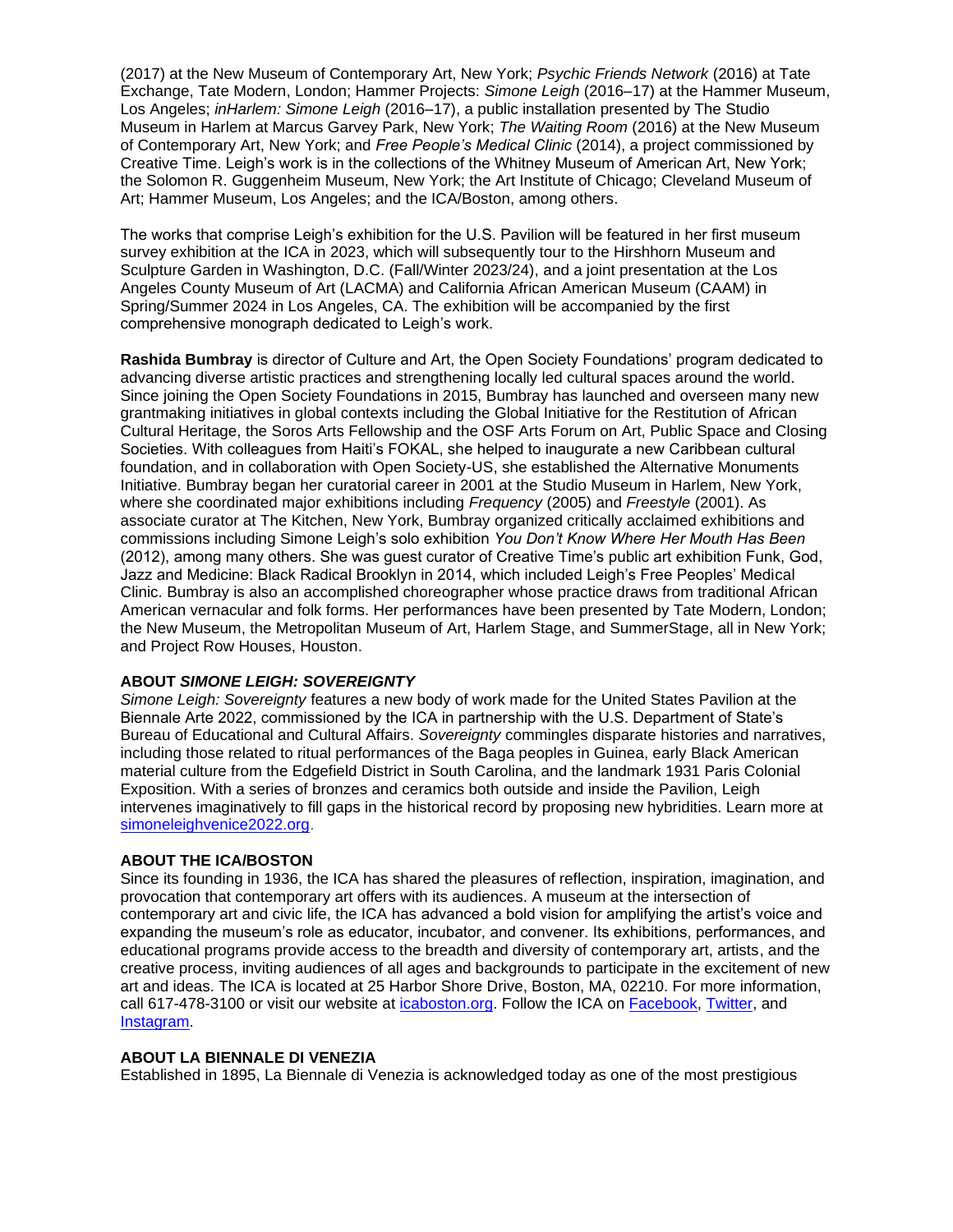cultural institutions. La Biennale stands at the forefront of research and promotion of new contemporary art trends and organizes events in its specific sectors of Arts (1895), Architecture (1980), Cinema (1932), Dance (1999), Music (1930), and Theatre (1934), alongside research and training activities. The International Art Exhibition is considered the most prestigious contemporary art exhibition in the world, introducing hundreds of thousands of visitors to exciting new art every two years. The 59th International Art Exhibition of La Biennale di Venezia (April 23–November 27, 2022) is directed by Cecilia Alemani.

# **ABOUT THE U.S. PAVILION**

The United States Pavilion, a building in the neoclassical style in the Giardini della Biennale, Venice, opened on May 4, 1930. Since 1986, the U.S. Pavilion has been owned by the Solomon R. Guggenheim Foundation and managed by the Peggy Guggenheim Collection in Venice, which works closely with the U.S. Department of State and exhibition curators to install and maintain all official U.S. exhibitions presented in the Pavilion. Every two years, museum curators from across the country detail their visions for the U.S. Pavilion in proposals that are reviewed by the National Endowment for the Arts' Federal Advisory Committee on International Exhibitions (FACIE), a group comprising curators, museum directors, and artists, who then submit their recommendations to the U.S. Department of State's Bureau of Educational and Cultural Affairs. Past exhibitions can be viewed on the Peggy Guggenheim Collection's website at [https://www.guggenheim-venice.it/.](https://www.guggenheim-venice.it/)

## **ABOUT THE BUREAU OF EDUCATIONAL AND CULTURAL AFFAIRS, U.S. DEPARTMENT OF STATE**

The U.S. Department of State's Bureau of Educational and Cultural Affairs (ECA) builds relations between the people of the United States and the people of other countries through academic, cultural, sports, professional, and private exchanges, as well as public-private partnerships and mentoring programs. These exchange programs improve foreign relations and strengthen the national security of the United States, support U.S. international leadership, and provide a broad range of domestic benefits by helping break down barriers that often divide us, like religion, politics, language, and ethnicity, and geography. ECA programs build connections that engage and empower people and motivate them to become leaders and thinkers, to develop new skills, and to find connections that will create positive change in their communities. For more information, please visit [https://exchanges.state.gov/us.](https://exchanges.state.gov/us)

### **SPONSORS**



*Simone Leigh* is presented by the Institute of Contemporary Art/Boston in partnership with the Bureau of Educational and Cultural Affairs of the U.S. Department of State.

With warmest thanks, the ICA gratefully acknowledges the following philanthropic partners for their magnificent support.





Major support is provided by the Ford Foundation and The Andrew W. Mellon Foundation.

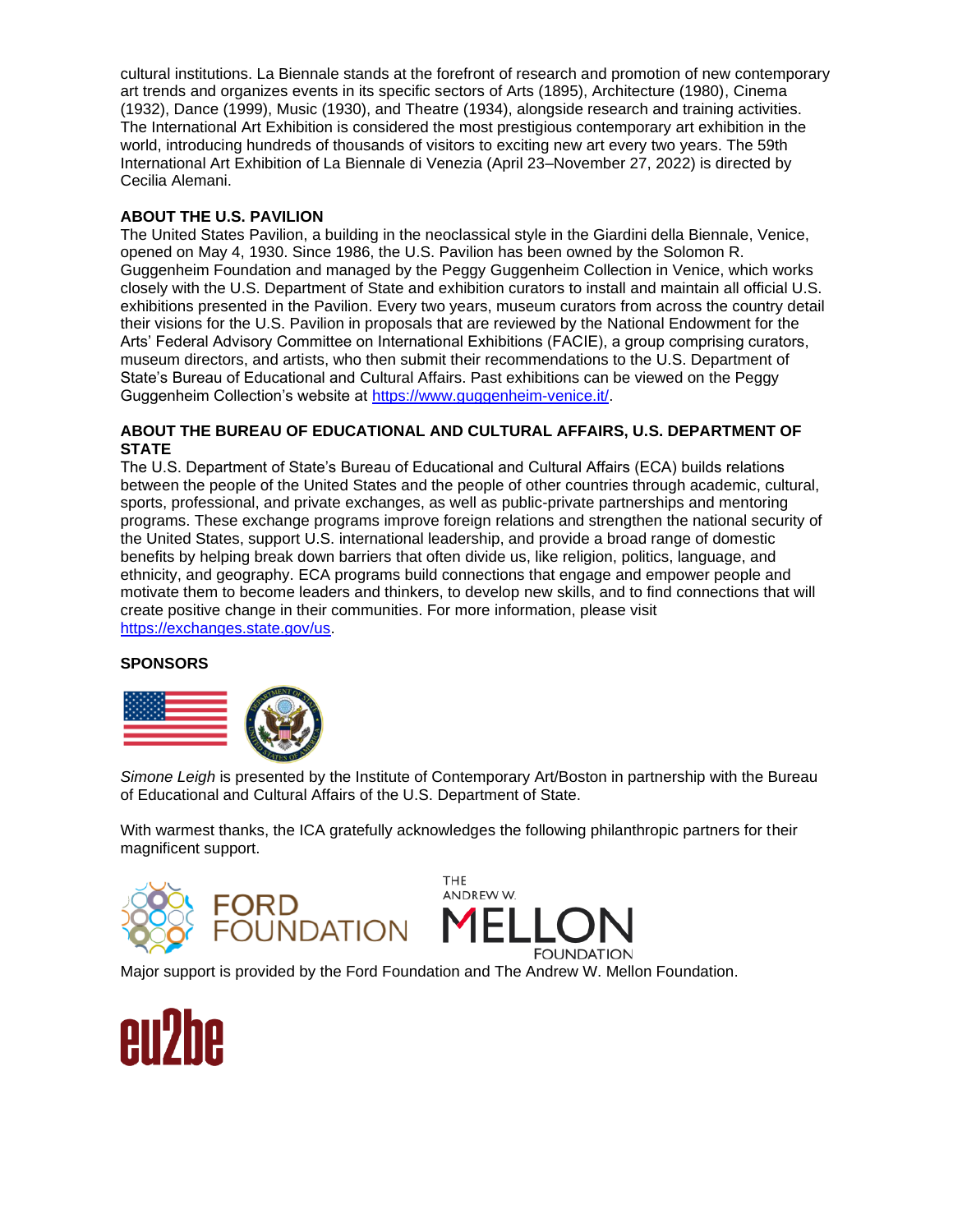Lead corporate support is provided by eu2be.





Generous support is provided by: Bloomberg Philanthropies Paul and Catherine Buttenwieser The Girlfriend Fund Wagner Foundation





Leadership gifts are provided by: Amy and David Abrams Stephanie Formica Connaughton and John Connaughton Bridgitt and Bruce Evans James and Audrey Foster Agnes Gund Jodi and Hal Hess Sue Hostetler Wrigley and Beau Wrigley Barbara and Amos Hostetter Brigette Lau Collection Kristen and Kent Lucken Tristin and Martin Mannion Ted Pappendick and Erica Gervais Pappendick Gina and Stuart Peterson Helen and Charles Schwab Terra Foundation for American Art VIA Art Fund

# **Helen Frankenthaler Foundation**

Essential support is also provided by: Suzanne Deal Booth Kate and Chuck Brizius Richard Chang Karen and Brian Conway Steven Corkin and Dan Maddalena Federico Martin Castro Debernardi Jennifer Epstein and Bill Keravuori Esta Gordon Epstein and Robert Epstein Negin and Oliver Ewald Alison and John Ferring Helen Frankenthaler Foundation Glenn and Amanda Fuhrman Vivien and Alan Hassenfeld and the Hassenfeld Family Foundation Peggy J. Koenig and Family